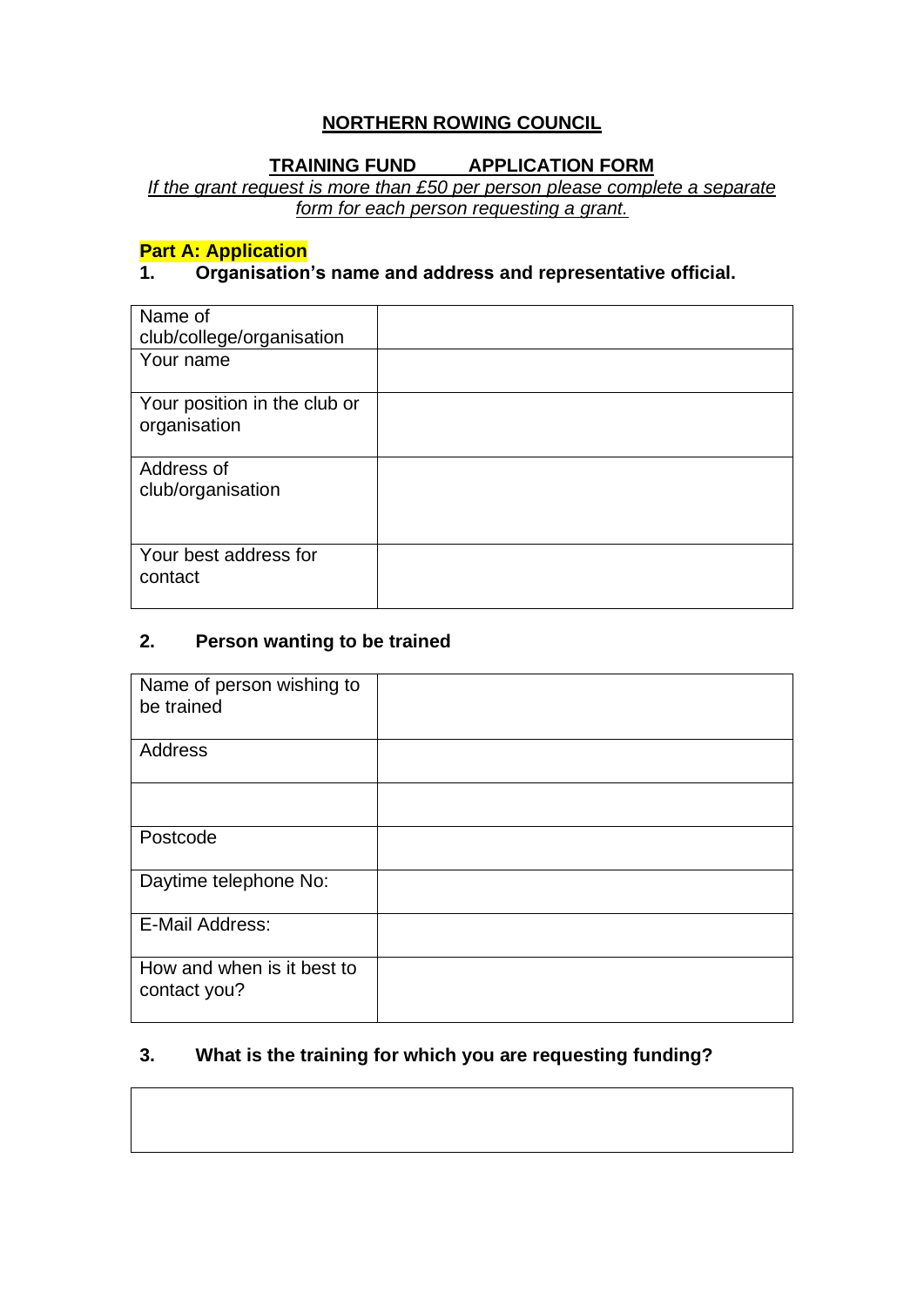#### **4. Please provide a detailed cost breakdown of the training for which you are requesting support.**

#### **Cost Breakdown**

| <b>Total Project Cost</b> |  |
|---------------------------|--|
|                           |  |
|                           |  |
|                           |  |
|                           |  |
|                           |  |
|                           |  |
|                           |  |
|                           |  |
| <b>GRANT REQUESTED</b>    |  |
|                           |  |
|                           |  |
|                           |  |
|                           |  |

#### **5. Has the member any experience in this area already? Has he/she volunteered in this area? Please explain.**

#### **6 Who do you expect to benefit from the training? (e.g. Young people, minority group, specific groups/organisations, the whole community, etc.) Please be as specific as possible.**

#### **7. When will the training start and finish?**

| <b>Start Date:</b> | <b>End Date:</b> |  |
|--------------------|------------------|--|
|                    |                  |  |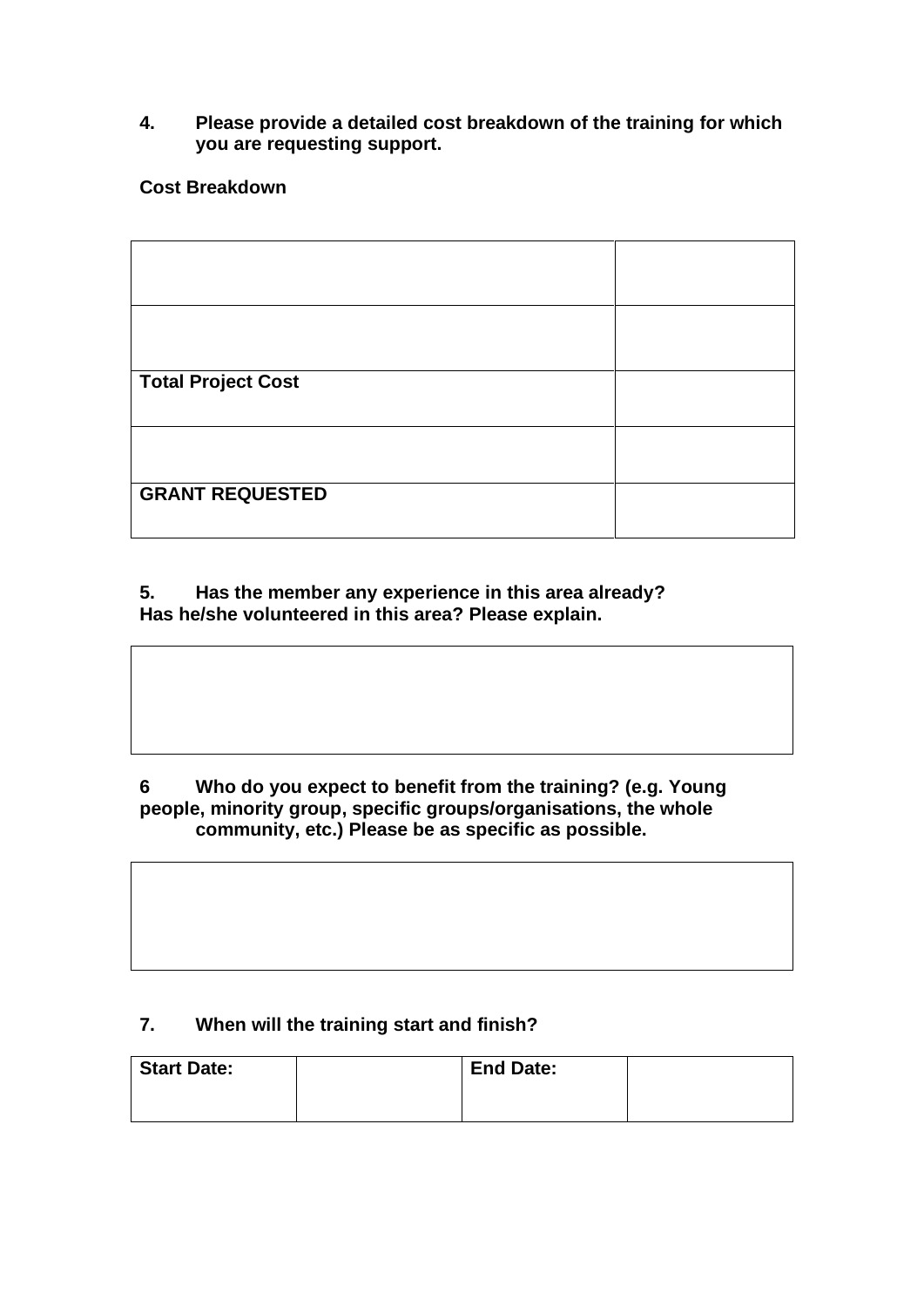#### **8. Has the person wanting to be trained applied to the NRC Training Fund in the last 18 months?**

If yes, give details (names, course, amount of grant given)

#### **9. What other funding is the grant recipient receiving? (if any)**

| <b>Organisation/Group</b><br>Amount (£) |  |  |
|-----------------------------------------|--|--|
|                                         |  |  |
|                                         |  |  |
|                                         |  |  |
|                                         |  |  |

#### **10. The organisation's bank details: (NB payments cannot be issued to individuals and must be issued to a bona fide bank account in the name of your organisation)**

| Name of Bank | <b>Account Number</b> |  |
|--------------|-----------------------|--|
| Account Name | Sort Code             |  |

| <b>Name (Print):</b> |  |
|----------------------|--|
| <b>Signed:</b>       |  |

# **When completed, please return this form to Regional Rep**

[gabriellemoore@gmail.com](mailto:gabriellemoore@gmail.com)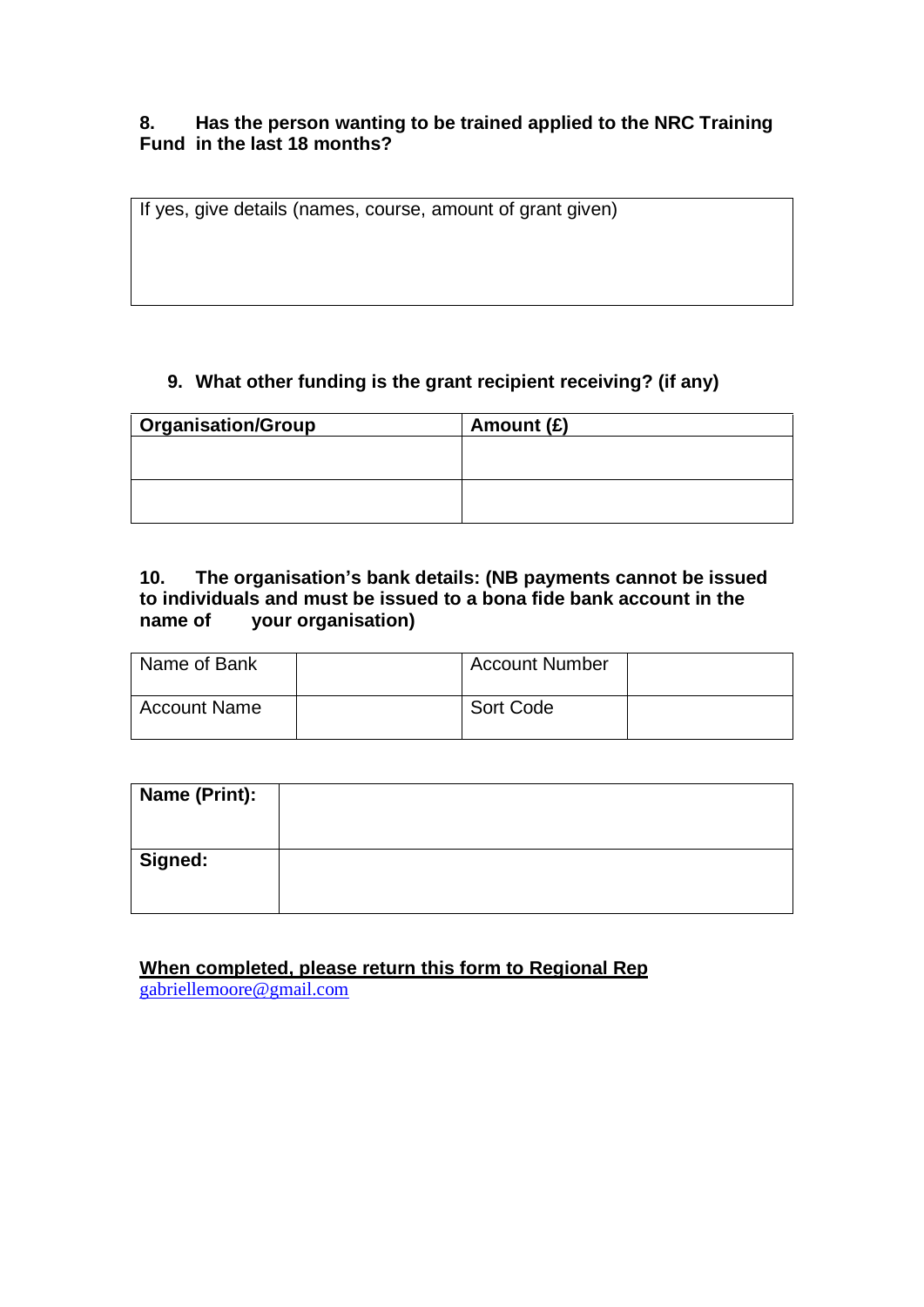# **Part B Determination: NRC Use Only**

| Received by                          |  |
|--------------------------------------|--|
| Date of discussion with Sub<br>Group |  |

| <b>APPROVE</b>  | Insert date |
|-----------------|-------------|
| <b>REJECT</b>   |             |
| <b>DEFFERED</b> |             |

## **WHERE REJECTED OR DEFERRED PLEASE GIVE REASONS IN THE BOX BELOW**